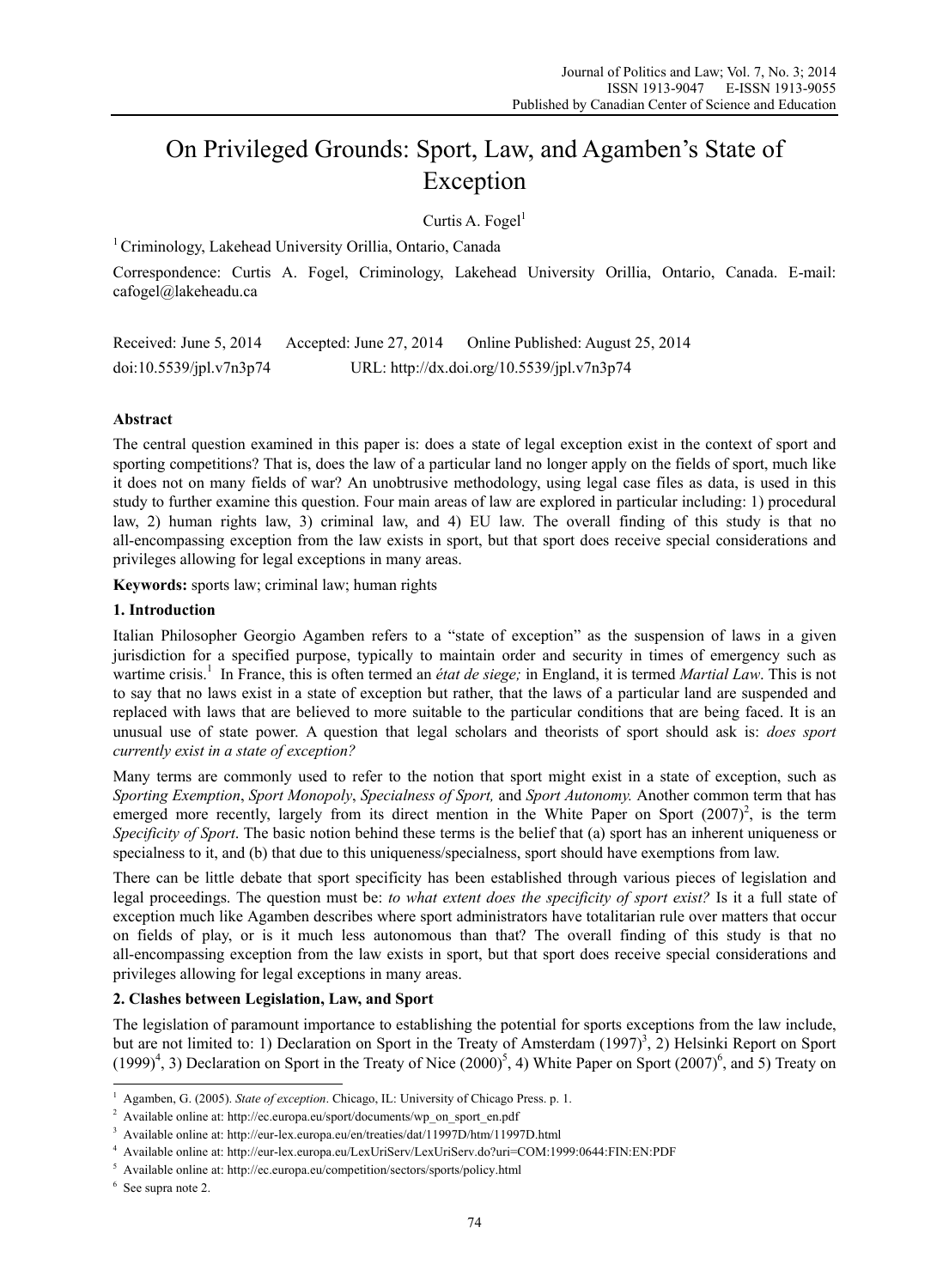the Functioning of the European Union (TFEU,  $2009$ )<sup>7</sup>. A commonality in these documents is that a unique specialness of sport is recognized that opens the possibility for particular exceptions in the governance of sport, combined with an assertion that no absolute exceptions from law shall be granted. This assertion is summarized well in Article 165 of the TFEU, which states, "The Union shall contribute to the promotion of European sporting issues, while taking account of the specific nature of sport."

Through case law, the existence and limits of the exceptions in sport can be further identified and clarified. For the purposes of this paper, four areas of law will be explored, looking specifically at how questions of possible exceptions have been handled. The legal areas explored include: 1) Procedural Law, 2) Human Rights Law, 3) Criminal Law, and 4) EU Law.

#### *2.1 Sport and Procedural Law*

When appeals of disciplinary hearings in sport have reached English Courts, a repeated assertion has been made that for rulings of governing bodies of sport to stand, they must abide by the *Principles of Natural Justice*. As such, while governing bodies in sport might have some freedom to hold disciplinary hearings and govern themselves, it is not without legal oversight from the courts. As such, the procedures followed in sports governance and disciplinary proceedings do not exist in a state of exception.

Many cases have established and reinforced this precedent that governing bodies of sport must abide by these principles. For example, the judge presiding over *Enderby Town FC v. The Football Association* [1971] stated: "The long and the short of it is that if the court sees that a domestic tribunal is proposing to proceed in a manner contrary to natural justice, it can intervene to stop it."8 Likewise, in *Jones v. Welsh Rugby Football Union* [1997], the judge stated:

It was an implied term of their contracts that in matters of discipline the Union would (a) properly apply its own rules and procedures in such a way as to produce a fair disciplinary process and (b) conduct those disciplinary procedures fairly, reasonably and in accordance with the rules of natural justice.

Similarly, in a Scottish case, a man named Yuill Irvine was suspended from a golf club for 12 months for wearing "ordinary" shoes on the course and other behaviours deemed unacceptable by the club management. He successfully challenged the ruling in court on the basis that the rules of natural justice were not followed and had his membership reinstated.<sup>9</sup>

In doping cases, it might be argued that some exemptions do exist in the way that governing bodies of sport handle such matters. CAS has established that the use of prohibited substances in sport is a strict liability offence. In a basic sense, this means that positive drug test results are an indication of guilt. It is no longer possible for athletes to argue on the basis of inadvertent drug use that they should not be held responsible for the presence of banned substances in their bodies. The most famous example of this predating the CAS ruling would be from the 1988 Olympics where Canadian sprinter Ben Johnson's initial defence was that he had unknowingly ingested steroids on route to winning the gold medal. While he was unsuccessful in his defence, American sprinter Carl Lewis used the same argument of inadvertent use and successfully had his silver medal upgraded to the gold that Johnson was required to give back.<sup>10</sup>

Such defences are no longer valid under current anti-doping standards. As such, some legal scholars have argued that the principles of natural justice and the right to a defence thereof have been ignored in sport and that the courts are allowing a special exception. However, disciplinary hearings still occur in cases of doping offences whereby the athlete could present a defence that challenges the merit of the test results. Furthermore, strict liability offences are not uncommon outside the context of sport, especially in relation to regulatory offences e.g. a speeding ticket.

#### *2.2 Sport and Human Rights Law*

The Human Rights Act (1998) makes it unlawful for a public authority to act in a way that is incompatible with the European Convention on Human Rights and Fundamental Freedoms. However, the courts in England have ruled that sports governing bodies are not a "public authority" and therefore sport is exempt from this body of law. It can be argued that sport is a public authority as it is typically funded by public money and the decisions made in sport can have a large public impact; however, the English courts have maintained that it is a private

 $\overline{a}$ <sup>7</sup> Available online at: http://eur-lex.europa.eu/LexUriServ/LexUriServ.do?uri=OJ:C:2010:083:0047:0200:en:PDF<br><sup>8</sup> *Enderby Town FC v. The Football Association* [1971] 1 All ER 215.<br><sup>9</sup> *Irvine v. Royal Burgess Golfing Soc*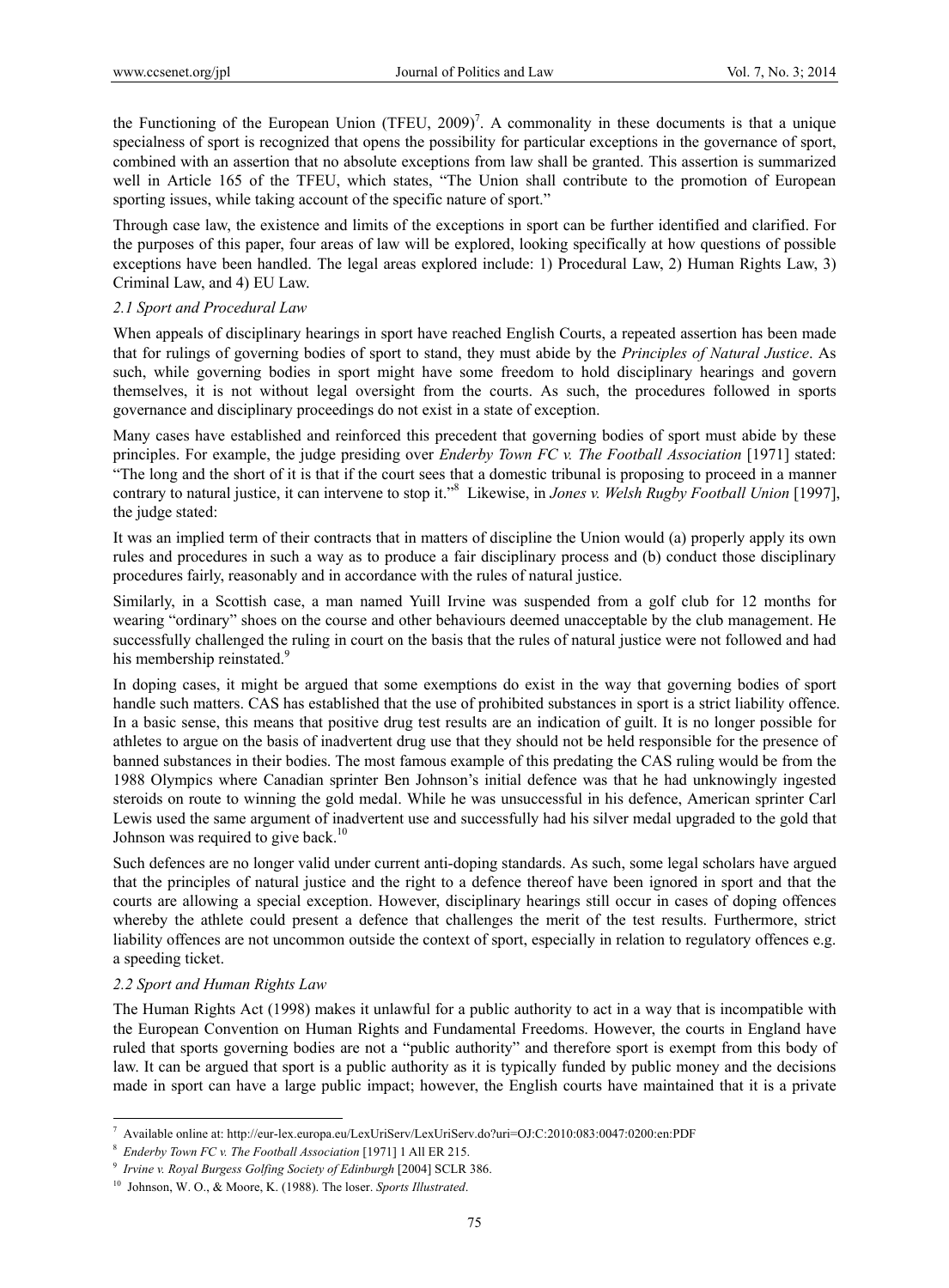entity.

Exemption from the Human Rights Act does not mean, however, that sports organizations are free to discriminate against individuals on protected grounds in the Convention as they like. As an employer, sports organizations must adhere to the Equity Act.<sup>11</sup> They cannot discriminate against their employees, including athletes, nor in providing goods and services to the public. For example, in *Sterling v. Leeds Rugby League Cup* [2001] a rugby league player was successful in in filing a claim of racial discrimination.<sup>12</sup>

In contrast to racial discrimination, some exemptions on the basis of sex and gender do appear to exist in the governance of sport. Section 195(3) of the Equity Act provides an allowance for sex discrimination in sports of:

a competitive nature in circumstances in which the physical strength, stamina or physique of average persons of one sex would put them at a disadvantage compared to average persons of the other sex as competitors in events involving the activity.

Likewise, according to Bradford (2005), "all anti-discrimination legislation in Australia provides an exception that allows sporting organisations to exclude participants on the basis of their sex where strength, stamina and physique of the athletes are relevant."13

In *Bennett v. Football Association and Nottinghamshire Football Association* (unreported decision on July 28, 1998) a ruling that the prevented an 11-year old schoolgirl from playing football with boys was upheld. Likewise, in *Taylor v. Moorabbin Saints* the courts ruled that a 13-year old girl could not be excluded from competing against boys of her age in Australian Rules Football, but that 14 and 15-year old girls could be excluded.<sup>14</sup> The arguments presented were that girls will be at high risk to get hurt competing against boys who are physically stronger, and that the inclusion of girls in boy's sport would lessen the competitive nature of the sport. Via these outdated, stereotypical notions of sex and gender an exception for sport and discrimination has been established.

Exceptions from Freedom of Religion rights also appear to exist in the context of sport. The Amateur Boxing Association of England (ABAE) requires that all boxers be clean-shaven for safety reasons.<sup>15</sup> Boxing officials have made the case that facial hair has the risk of scratching the eye of opponents when competitors become tied up, that beards rubbing on an opponent's face can further open up gashes, and that it is difficult for medical staff to locate and treat open wounds within facial hair. In many religious faiths, beards hold significant meaning, e.g. Sikhism. As such, requiring boxers to be clean-shaven could be considered a violation on Freedom of Religion. The ABAE contends, however, that their rule is proportionate and justified and at present sport appears to be exempted on these grounds for such rules.

#### *2.3 Sport and Criminal Law*

One area of law where public criticism is often waged against judiciaries for their failure to uphold laws is in relation to violence in sport, and assault laws in particular. For example, in the sport of Canadian football, which is not played by kicking a spherical ball (what Canadians call soccer) but instead involves constant tackles and violent hits, there has not been a single case where a professional athlete has been criminally charged for violence on the field.<sup>16</sup> This is a sport where catastrophic injuries are commonplace, yet the courts have allowed Canadian football to self-govern violence.

In contrast, however, Canadian ice hockey has not been afforded the same exception. In a select few cases, Canadian hockey players have appeared in Canadian courts. Of those, even fewer have resulted in successful convictions by the prosecution. A primary reason for this lack of successful convictions of assault in Canadian ice hockey in the legal notion of volenti non fit injuria, or "to a willing person, injury is not done."<sup>17</sup> That is, there is a basic understanding that if an act of violence in sport is consented to, that no crime has occurred.

The consent defence does not, however, give sport an absolute exception from assault law. In *R. v. McSorley* (2000)18, professional hockey player Marty McSorley violently struck his stick against the head of an opposing player named Donald Brashear, who he had engaged in consensual fighting with earlier in the game, and was

<sup>&</sup>lt;sup>11</sup> Available online at: http://www.legislation.gov.uk/ukpga/2010/15/contents.

<sup>&</sup>lt;sup>12</sup> Sterling v. Leeds Rugby League Cup [2001] ISLR 201.<br><sup>13</sup> Bradford, M. (2005). Sport, gender and law. *International Sports Law Journal*, *I*(2), 78-83.<br><sup>14</sup> *Taylor v. Moorabbin Saints Football League and Football Vi*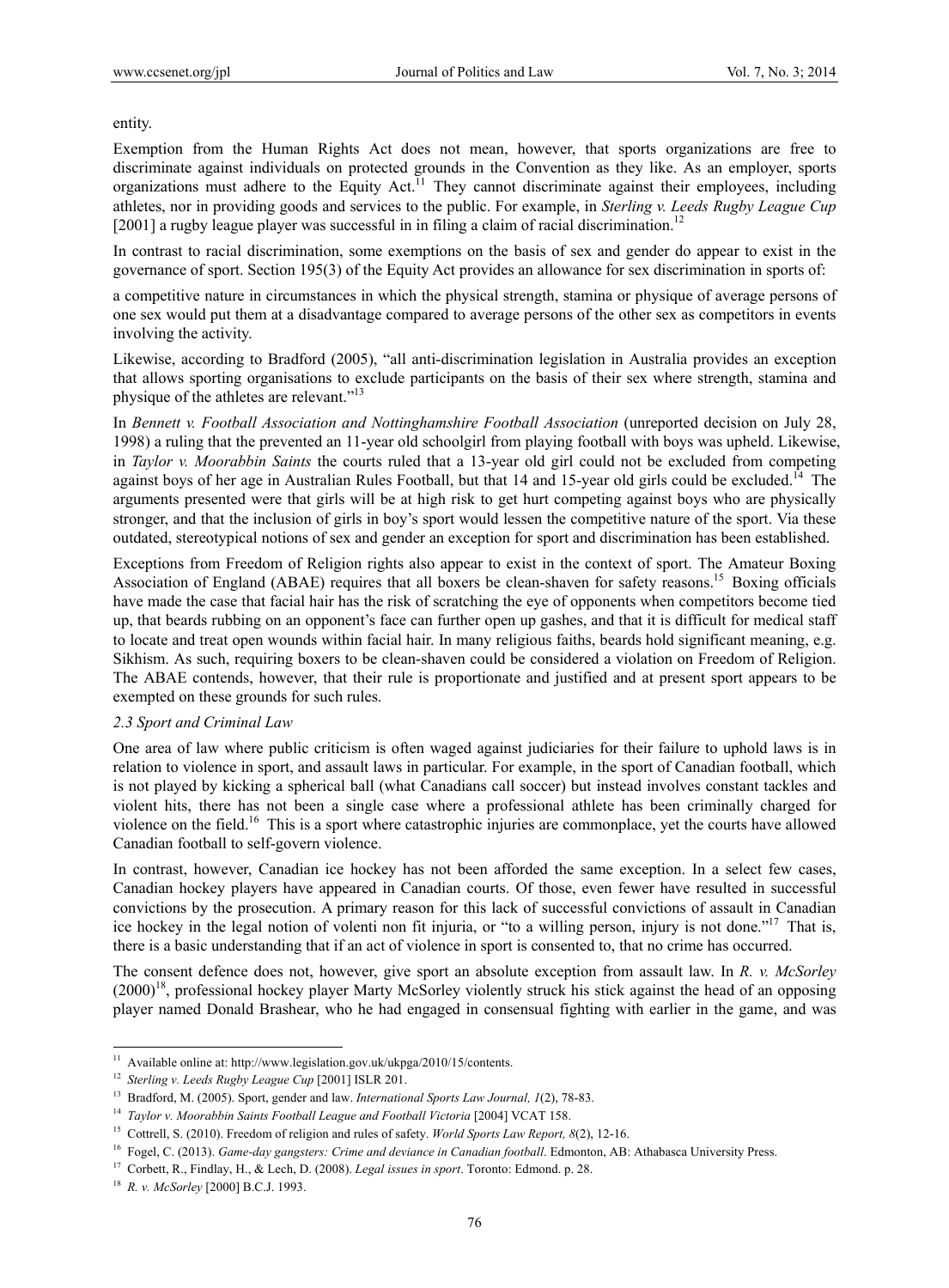charged with assault with a deadly weapon. Four years later, another professional hockey player named Todd Bertuzzi appeared in Canadian courts for an incidence of violence in professional ice hockey.<sup>19</sup> In this incident, Todd Bertuzzi struck another player, Steve Moore, in the back of the head with his gloved fist, resulting in two broken vertebra and brain injuries that subsequently ended his hockey career. Bertuzzi was given a conditional discharge on the grounds that he serves 80 hours of community service.

Non-players can also be held liable for injuries in sport. For example, in *Smolden v. Whitworth* (1997)<sup>20</sup> and *Vowles v. Evans*  $(2003)^{21}$  the referees of two separate rugby matches were both held liable for the injuries that players sustained as a result of undue care by the referees in keeping control over the game. In a Canadian case, a high school football player sought damages from a Board of Education because of a broken neck he sustained during play that he argued was a result from improper coaching<sup>22</sup>. Similarly, in *Dunn v. University of Ottawa*  $(1995)^{23}$ , a football player successfully sought damages from the coach of the opposing team for failing to adequately control his players and coaching staff, which ultimately led to his injury.

In England, an important legal precedent for sports violence was established in 1981, though it was not in the context of sport. In this particular case, two young men aged 17 and 18 engaged in a fist fight that led to injuries. Though it was consented to, the fighting was deemed to not be in public interest. As such, the boys were not given a legal exemption from assault law. However, it is through this provision that violence in sport can continue without interference from the courts providing it can be shown to be in the public interest. As such, a public interest exception appears to exist in relation to sports violence in England, which allows for the continuation of violent sports like mixed-martial arts, rugby, and boxing.

#### *2.4 Sport and EU Law*

The area of law that appears to clash with sports governance most frequently in recent years is the broad area of EU Law. Where EU law clashes with sport governance is typically in the establishment of sport rules that typically, though not exclusively, i) provide unfair financial advantage, ii) restrict freedom of movement of people, or iii) restrict freedom to provide services.

For the 1998 World Cup football tournament hosted in and won by France, approximately 750,000 tickets were sold strictly to people who had a postal code in France. Locals bought the tickets and then sold them at inflated prices to foreign visitors, giving citizens of France a competitive economic advantage. French football officials argued that the sale to local residents was done as a precaution to limit conflict and violence during matches. The courts ruled that there was no reasonable sport-specific justification for the postal code rule, and that since it had clear economic implications it was in violation of EU Law.<sup>24</sup> The courts ensured that a rule of a governing body of sport could not be used to financial benefit the citizens of one nation over others, without a valid sport-related justification.

Many cases have come before the courts on the question of sports rules restricting the freedom of movement of people/workers: *Bosman<sup>25</sup>, Walgrave and Koch<sup>26</sup>, Dona and Mantero<sup>27</sup>, Deliège<sup>28</sup>, Lehtonen<sup>29</sup>, Kolpak<sup>30</sup>, and Simutenkov*<sup>31</sup> to name a few. In a basic sense, the result of these cases has been to establish that governing bodies of sport cannot create rules that prohibit the free movement of athletes across national borders, with exceptions granted only if there is a justified sporting reason such as establishing competitions between nations like the Olympics or FIFA World Cup.

Athletes have also argued that anti-doping policies violate their right to freedom of providing services, as positive tests are typically accompanied by mandatory suspensions that restrict athletes from participating in

<sup>&</sup>lt;sup>19</sup> R. v. Bertuzzi [2004] B.C.J. 2692.

<sup>&</sup>lt;sup>19</sup> R. v. Bertuzzi [2004] B.C.J. 2692.<br><sup>20</sup> Smolden v. Whitworth [1997] E.L.R. 115.<br><sup>21</sup> Vowles v. Evans [2003] W.L.R. 1607.<br><sup>22</sup> Thomas (Next friend of) v. Hamilton Board of Education [1994] O.J. 2444.<br><sup>23</sup> Dunn v. Univ C-51/96.

<sup>&</sup>lt;sup>29</sup> Lehtonen and others v. Federation Royale Belge de Societies de basket- ball [1996] ASBL C-176.<br><sup>30</sup> Deutscher Handballbund v Kolpak [2003] ECR 14135.<br><sup>31</sup> Igor Simutenkov v Abogado de Estad, Real Fedracion Espanola d